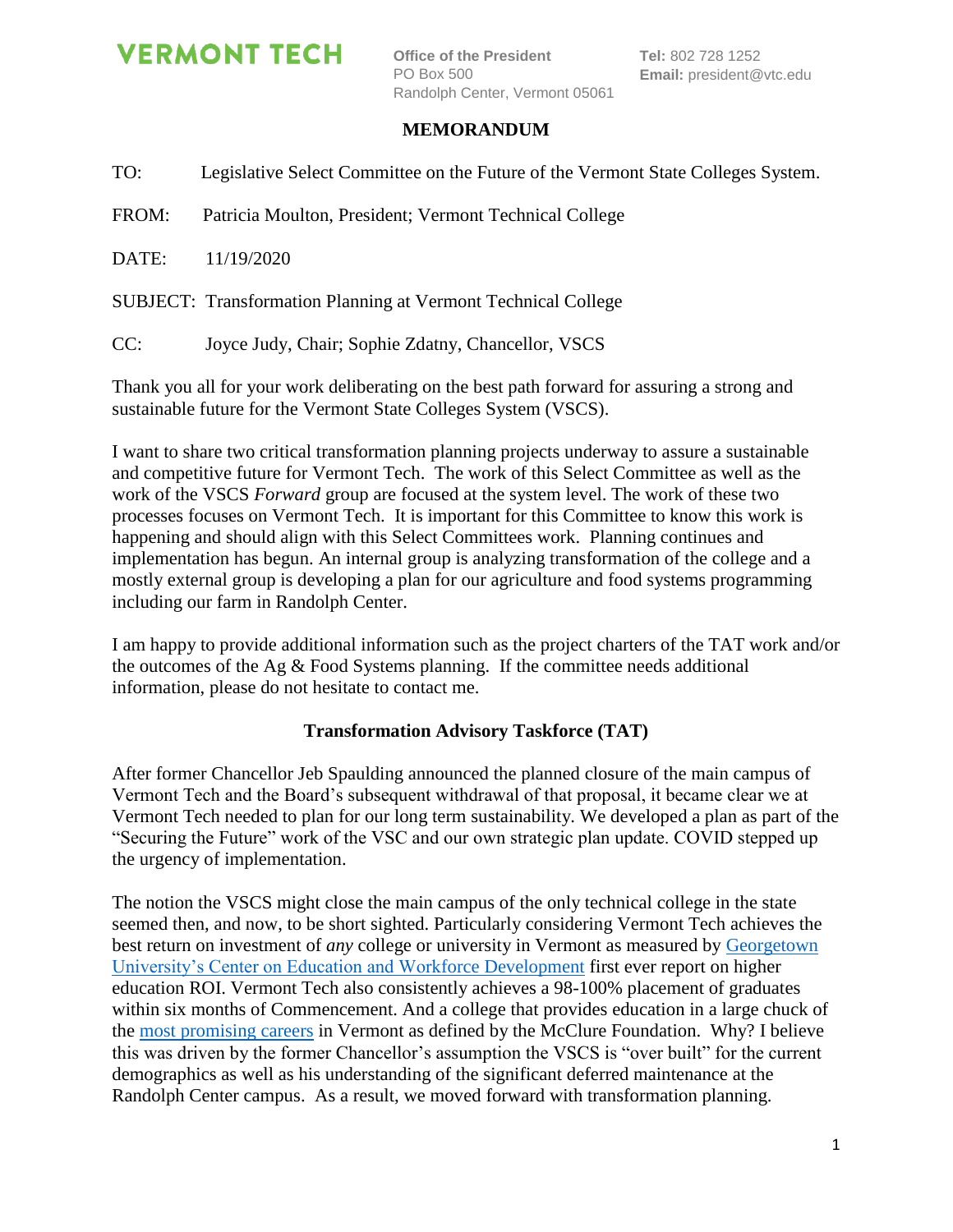

**Office of the President** PO Box 500 Randolph Center, Vermont 05061

As President, I formed the Transformation Advisory Taskforce (TAT) in May of 2020. The TAT is comprised of 15 members representing students, faculty and staff and all of the collective bargaining units. The charge was to assist in the development of a plan to transition the college - VTC specifically, not the VSC - to a highly sustainable and stable institution and be a community of colleagues that represented our broad community, providing a framework and filter to support an inclusive gathering of ideas and priorities.

The group received over 400 ideas, comments and suggestions on how to transform the college from employees, students, alumni, interested parties, members of the great Randolph Community and the Vermont Legislature. The TAT developed "guardrails" for all ideas submitted and helped rank and organize them into themes. Within these themes we developed four major "buckets" of transformation priorities. Within each of these buckets, we have developed projects to move transformation forward. Prioritizing a project management approach to this work, we have developed Project Charters for each of the projects listed below. These charters identify clear goals, deliverables, timelines, stakeholders, budget, teams and measures.

A "drafting team" was formed comprised of members of the TAT who are also members of the Presidents Executive Committee of Vermont Tech, to develop a draft plan. Members of the Drafting Committee include myself; Littleton Tyler, Dean of Administration; Ana Gaillat, Dean of Academic Affairs; Jason Enser, Dean of Students and Kellie Campbell, Chief Technology officer. This team will be driving the plan forward along with other members of the college community who will serve on work teams for each project.

The buckets and projects are:

- **I. Consolidate programs, add certificates, minors, pathways and other credentials.**
	- o Project: Conduct comprehensive reviews of academic programs to develop a robust and sustainable academic review process to assure quality, relevance and teaching to the latest technologies and state workforce needs in all academic programs.
- **II. Improve access: develop additional/alternatives delivery methods.**
	- o Project: Explore, implement and prioritize new non-traditional delivery learning modalities and student services. Supplement and expand current offerings to serve new populations (working adults, career changers and more) to provide better access and develop new pathways.
	- o Project: Enhance enrollment pathways with other VSCS institutions, Career and Technical Education Centers and high schools to increase students pursuing education as well as pursue possible decentralized delivery.

### **III. Reduce physical footprint, consolidate usage and sell/lease unused assets.**

o Project: Transformation and investment in physical infrastructure, specifically consolidation, selling, leasing or otherwise disposing of facilities not core to the mission. Prioritize investment in remaining core infrastructure to address deferred maintenance and new technologies.

#### **IV. Assess performance in all resource areas and functions, academic and non-academic.**

o Project: In depth fiscal analysis of all operational functions to better understand expenses associated with each function AND conduct a comprehensive review of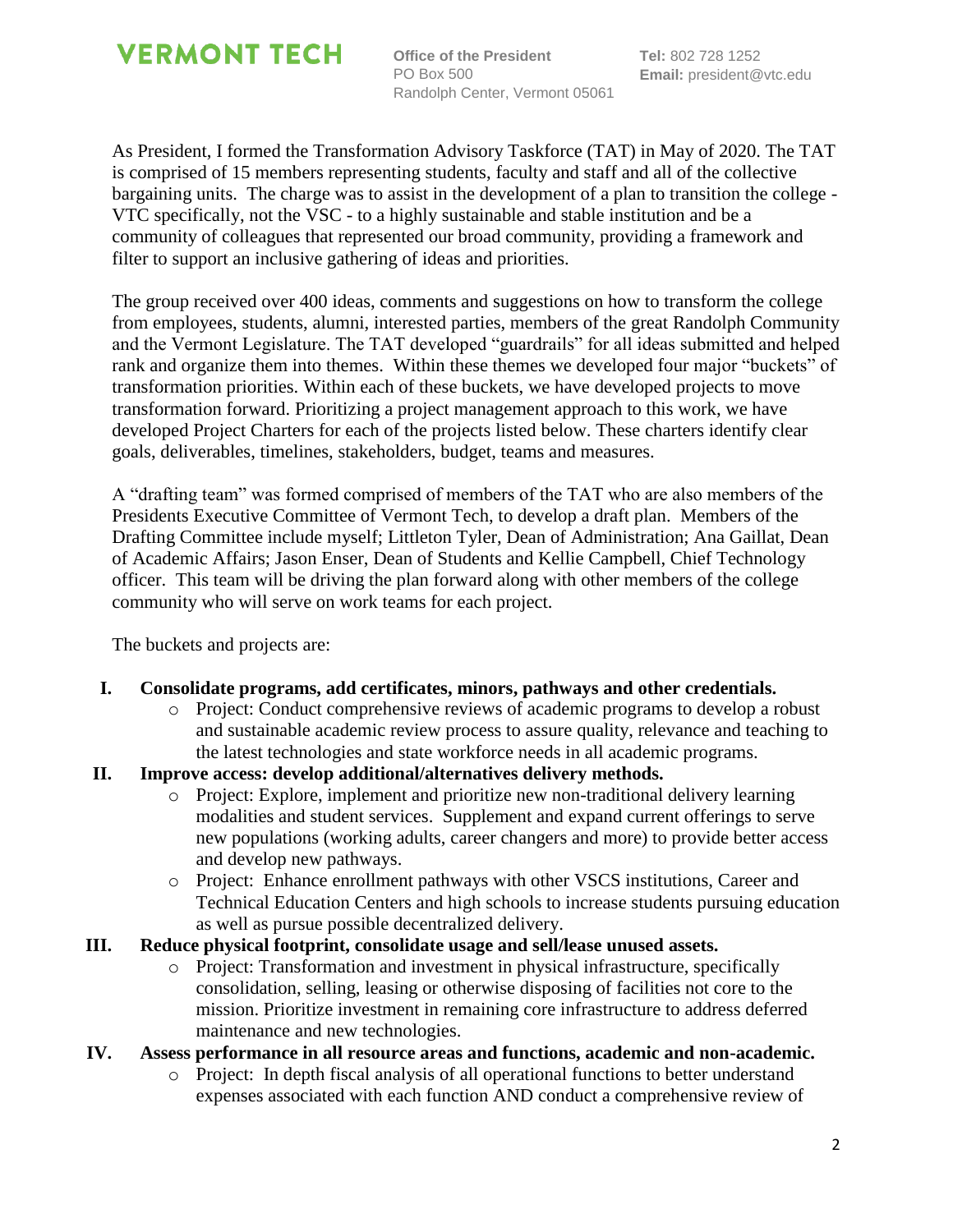

**Office of the President** PO Box 500 Randolph Center, Vermont 05061

different pricing models. These analyses will better inform how our expense and revenue structure impacts students and tuition, how certain programs subsidize other programs and better understand the financial and non-tangible implications of programs and departments.

Work has begun on bucket III above. We have begun consolidating offices. We have listed certain properties for sale. We are proceeding with others properties the Board of Trustees has approved for sale or lease. Our next steps are setting up teams to begin work on the other projects. Program review will begin in early 2021. We expect we will be ready to launch some alternative delivery courses in the fall of 2021. Work will progress on additional charters as those teams come together. We recognize the urgent need to transform and we are on our way.

#### **Agriculture & Food System Education Transformation Project**

After the former Chancellor's announcement to close the Randolph Center campus, deep concern emerged for the future of Vermont Tech's agriculture program. The proposed move to Williston could have meant elimination of the states only applied agriculture program relied upon by dairy farms in Vermont for several decades. Recognizing the unique aspect of the ag and food systems programs at Vermont Tech, as well as the need to invest in those facilities and resources, we created the "Ag & Food Systems Transformation Project.

I have seated and empowered a 13 member Steering Committee to conduct a re-visioning and transformation process and to develop a roadmap for creating a world class agriculture and food system program at the Randolph campus focused on a wide range of production practices, product categories and farm/food entrepreneurship, which still includes a strong program to support Vermont's evolving dairy industry. The re-visioning process is focusing on developing an experiential education niche that Vermont Tech can "own" – meaning, no other school in the US can offer the kind of hands-on, cutting edge learning environment and educational offering that Vermont Tech can.

We have successfully recruited **62** highly dedicated and passionate volunteer stakeholders and subject matter experts from around the state and from Vermont Tech to be part of this process. This includes **43** who are serving on the various Teams and working committees. All agriculture and food systems employees at Vermont Tech are deeply engaged in this work. The work of this Ag & Food Transformation Project fits nicely with the TAT process by focusing on agriculture programs and resources.

The process has a 13 person steering committee made up of the volunteer co-chairs, 4 teams with team leads and additional key stakeholders who are leading the overall process over a 9 month period. We have held open forums with small and large groups of stakeholders, alumni, community members, faculty, students, businesses and farmers to obtain input and provide progress reports.